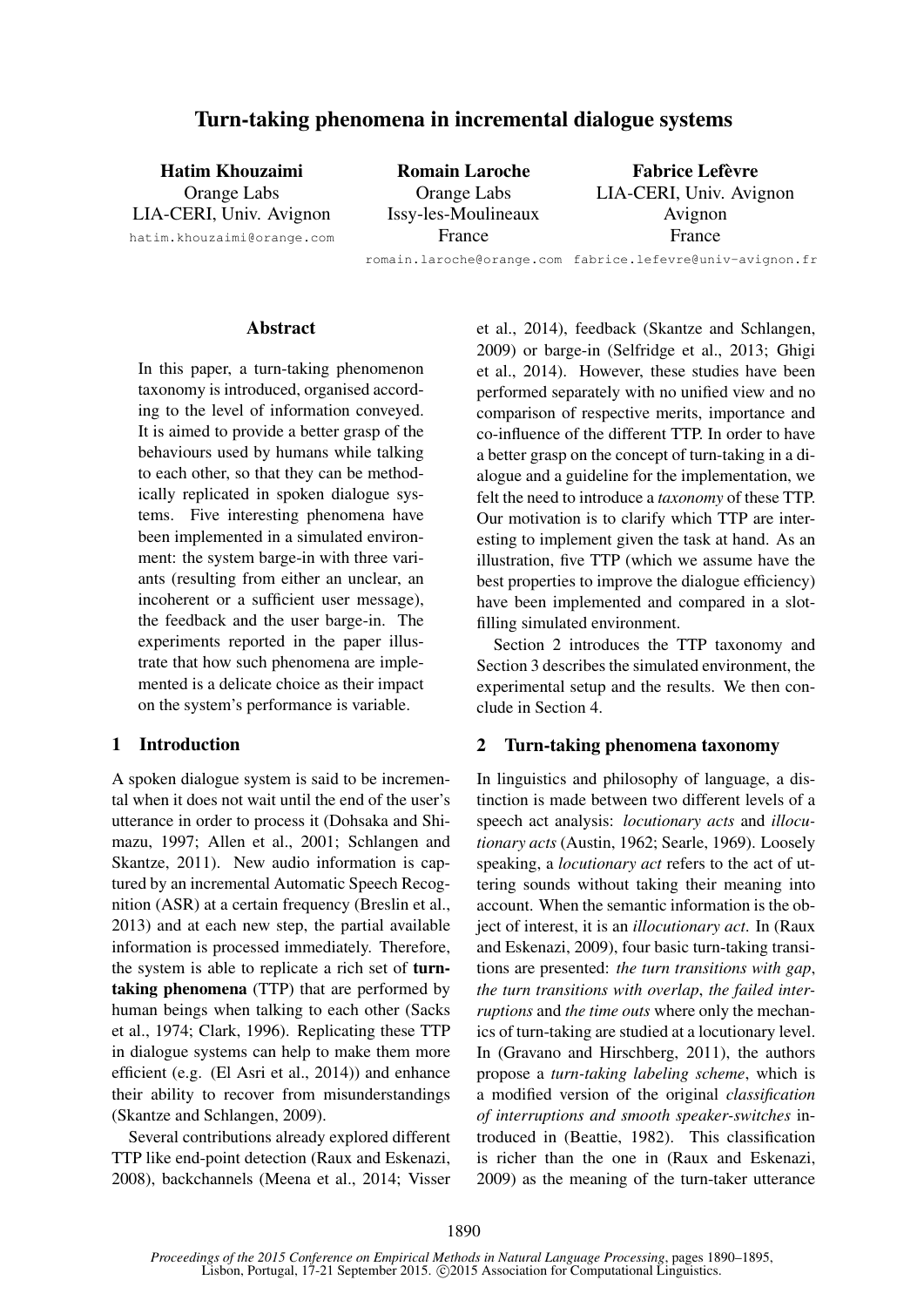|                      | <b>T_REF_IMPL</b>       | <b>T_REF_RAW</b> | <b>T_REF_INTERP</b>       | <b>T_MOVE</b>    |
|----------------------|-------------------------|------------------|---------------------------|------------------|
| <b>G NONE</b>        | FLOOR_TAKING_IMPL       |                  |                           | INIT_DIALOGUE    |
| <b>G_FAIL</b>        | FAIL IMPL               | FAIL RAW         | <b>FAIL INTERP</b>        |                  |
| <b>G_INCOHERENCE</b> | <b>INCOHERENCE_IMPL</b> | INCOHERENCE_RAW  | <b>INCOHERENCE_INTERP</b> |                  |
| <b>G_INCOMPLETE</b>  | BACKCHANNEL             | FEEDBACK RAW     | FEEDBACK INTERP           |                  |
| <b>G_SUFFICIENT</b>  | REF IMPL                | REF RAW          | <b>REF INTERP</b>         | BARGE_IN_RESP    |
| <b>G_COMPLETE</b>    | <b>REKINDLE</b>         |                  |                           | <b>END_POINT</b> |

Table 1: *Turn-taking phenomena taxonomy. The rows/columns correspond to the levels of information added by the floor giver/taker. The phenomena in black have been implemented in the simulator.*

is taken into account. From a computational point of view, it is more interesting to add high-level information to classify these behaviours as semantics clearly influence turn-taking decisions (Duncan, 1972; Gravano and Hirschberg, 2011). In this paper, a more fine-grained taxonomy of TTP is introduced where utterances are considered both at locutionary and illocutionary levels.

During a floor transition, the person who starts speaking will be called T (Taker) whereas the person that was speaking just before will be called G (Giver). At the beginning of the dialogue, the person that initiates the dialogue will be called T and the other G by convention. We classify TTP given two criteria: the *quantity of information that has been injected by G* before the floor transition (rows in Table 1) and the *quantity of information that T tries to add by taking the floor* (columns in Table 1). Table 2 gives the meaning of the different criteria's labels.

Table 2: *Taxonomy labels*

| <b>G_NONE</b><br>No information given<br><b>G FAIL</b><br>Failed trial<br><b>G_INCOHERENT</b><br>Incoherent information<br><b>G_INCOMPLETE</b><br>Incomplete information<br><b>G_INSUFFICIENT</b><br>Insufficient information<br><b>G_SUFFICIENT</b><br>Sufficient information<br><b>G COMPLETE</b><br>Complete utterance<br>Implicit ref. to G's utterance<br>T_REF_IMPL<br><b>T_REF_RAW</b><br>Raw ref. to G's utterance<br><b>T_REF_INTERP</b><br>Reference with interpretation |               |                                  |
|------------------------------------------------------------------------------------------------------------------------------------------------------------------------------------------------------------------------------------------------------------------------------------------------------------------------------------------------------------------------------------------------------------------------------------------------------------------------------------|---------------|----------------------------------|
|                                                                                                                                                                                                                                                                                                                                                                                                                                                                                    |               |                                  |
|                                                                                                                                                                                                                                                                                                                                                                                                                                                                                    |               |                                  |
|                                                                                                                                                                                                                                                                                                                                                                                                                                                                                    |               |                                  |
|                                                                                                                                                                                                                                                                                                                                                                                                                                                                                    |               |                                  |
|                                                                                                                                                                                                                                                                                                                                                                                                                                                                                    |               |                                  |
|                                                                                                                                                                                                                                                                                                                                                                                                                                                                                    |               |                                  |
|                                                                                                                                                                                                                                                                                                                                                                                                                                                                                    |               |                                  |
|                                                                                                                                                                                                                                                                                                                                                                                                                                                                                    |               |                                  |
|                                                                                                                                                                                                                                                                                                                                                                                                                                                                                    |               |                                  |
|                                                                                                                                                                                                                                                                                                                                                                                                                                                                                    |               |                                  |
|                                                                                                                                                                                                                                                                                                                                                                                                                                                                                    | <b>T_MOVE</b> | Dialogue move (with improvement) |

At the beginning of the dialogue (G NONE), T can implicitly announce that she wants to take the floor by using hand gestures or by clearing her throat for instance (FLOOR TAKING IMPL), or she can directly initiate the dialogue (INIT DIALOGUE). If G is already speaking, her message can be not understandable by T (G FAIL). T can warn G implicitly by frowning for example (FAIL IMPL) or explicitly, in a raw manner by saying *Sorry?* (FAIL RAW) or by pointing out what has not been understood (FAIL INTERP). In addition, even if the meaning of the message has been understood, it can be incoherent with the interaction context (G INCOHERENT, e.g. trying to book a flight from a city with no airport). Again, T can warn G implicitly (INCOHERENCE IMPL) or explicitly, either by explaining the reason of the problem (INCOHERENCE INTERP) or not (INCOHERENCE RAW).

In the case G's utterance is not problematic but yet incomplete (G INCOMPLETE), T can let her understand that she understands what has been said so far by performing a BACKCHAN-NEL (*Yes*, *uhum* etc.), by repeating his words exactly (FEEDBACK RAW) or by commenting them (FEEDBACK INTERP), for example: *Yesterday I went to this new Chinese restaurant in town...* / *Yeah Fing Shui* / *...and it was a pretty good deal*). If G utters enough information to move the dialogue forward (G\_SUFFICIENT), T can refer to an element in G's utterance implicitly (*Aha*) by reacting at the proper timing (REF IMPL), or explicitly in a raw (REF RAW, for example *Ok, Sunday*) or interpreted manner (REF INTERP, for example *Yeah, Sunday is the only day when I am free*). T can also interrupt G to add some information that is relevant to the course of the dialogue (BARGE IN RESP). Finally, she can wait until G has finished his utterance (G COMPLETE) and warn him that he should add more information (REKINDLE, for example: *And?*) or start a new dialogue turn (END POINT).

In the rest of this paper, five incremental TTP that are the more used in general, and therefore studied, have been tested in a simulated environment: FAIL RAW (Ghigi et al., 2014), INCOHERENCE INTERP (DeVault et al., 2011), FEEDBACK RAW (Skantze and Schlangen, 2009) and BARGE IN RESP from both sides, user (Selfridge et al., 2013) and system interruptions (DeVault et al., 2011), along with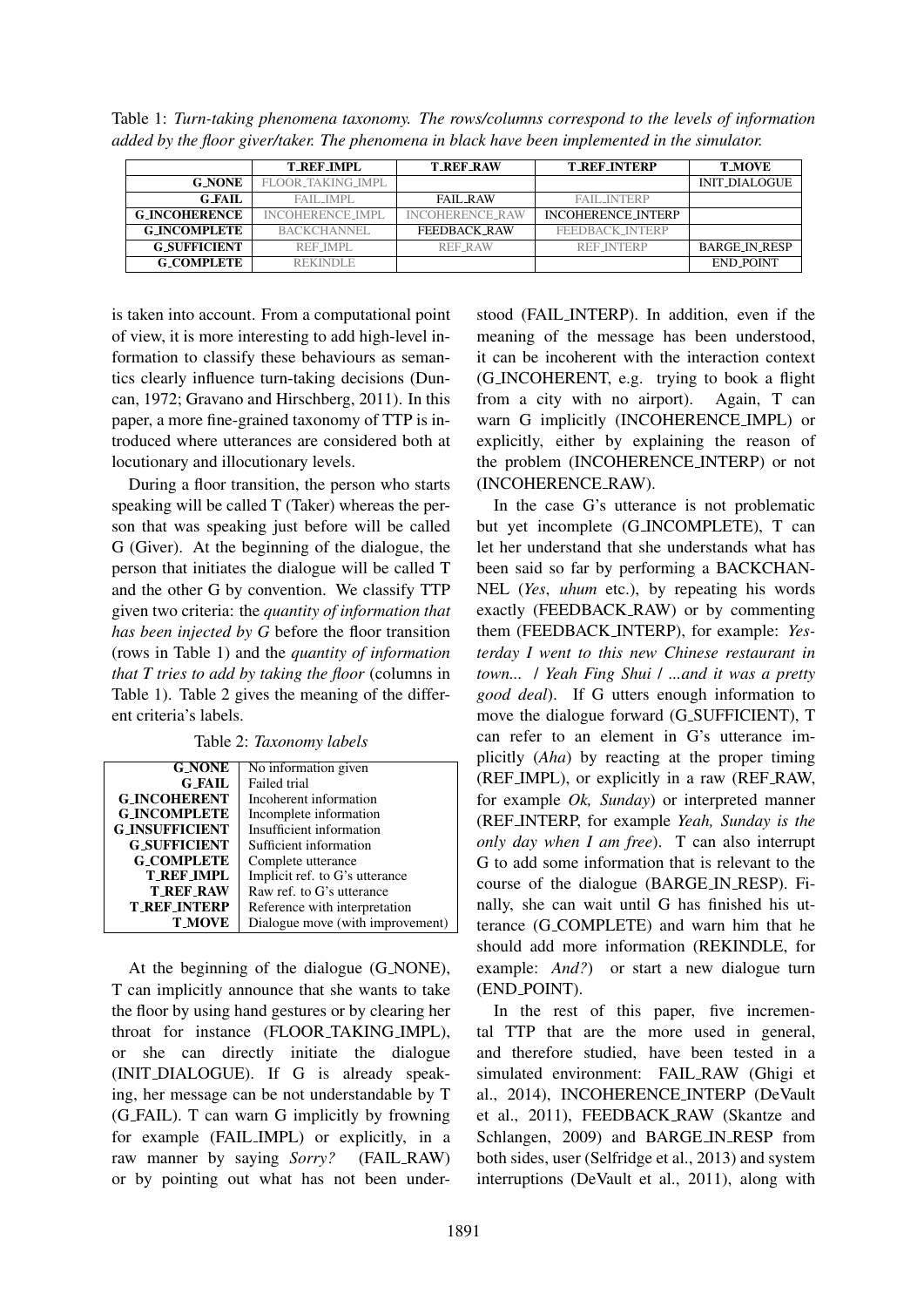INIT DIALOGUE and END POINT that already exist in traditional systems.

## 3 Simulation

## 3.1 Service task

A personal agenda assistant task has been implemented in the simulated dialogue system (referred to as the *service* hereafter). The user can add events to her agenda as long as they do not overlap with existing events. She can also move events in the agenda or delete them (ADD, MODIFY and DELETE actions). An event corresponds to a title, a date, a time slot, a priority, and the list of alternative dates and time slots where the event can fit, in the case the main date and slot are not available. For example: {title: *house cleaning*, date: *January* 6 th , slot: *from 18 to 20*, priority: *3*, alternative 1: *January*  $7^{th}$ , from 18 to 20, alternative 2: *January* 9 th*, from 10 to 12*}.

# 3.2 User simulator

# 3.2.1 Overview

The architecture of the User Simulator (US) is built around five modules: the Natural Language Understanding (NLU) module, the Intent Manager, the Natural Language Generator (NLG), the Verbosity Manager, the ASR Output Simulator, and the Patience Manager. These modules are described in the following.

NLU module: The NLU module is very simple as the service's utterances are totally known by the US and no parsing is involved. Each one of them is associated with a specific dialogue act.

Intent Manager: The Intent Manager is somehow the brain of the US, as it determines its next intent given the general goal and the last NLU result. The general goal depends on the scenario at hand, which is in turn determined by two lists of events: the initial list (*InitList*) and the list of events to add to the agenda during the dialogue (*ToAddList*). The Intent Manager tries to add each event from the latter given the constraints imposed by the former. If the events of both lists cannot be kept, those with lower priorities are abandoned or deleted until a solution is reached.

The service asks for the different slot values in a mixed initiative way. At first, the user has the initiative in the sense that she is asked to provide all the slot values in the same utterance. If there is still missing information (because the user did

not provide all the slot values or because of ASR noise), the remaining slot values are asked for one by one (system initiative).

NLG module: The NLG figures out the next sentence to utter given the current Intent Manager's output. A straightforward sentence is computed, for example, *Add the event meeting Mary on July* 6 th *from 18:00 until 20:00*.

Verbosity Manager: The Verbosity Manager randomly expands the NLG output with some usual prefixes (like *I would like to*...) and suffixes (like *please*, *if possible*...). Also, a few sentences are replaced with off-domain words or repeated twice as it is the case in real dialogues (Ghigi et al., 2014). For questions concerning a specific slot, neither prefixes nor suffixes are added.

Patience Manager: When the dialogue lasts too long, the US can get impatient and hang up. The US patience corresponds to a threshold on each task duration. It is randomly sampled around a mean of 180 seconds for the experiments. A speech rate of 200 words per minute is assumed for the dialogue duration estimation (Yuan et al., 2006). Moreover, a silence of one second is assumed at each regular system/user transition and a two second silence is assumed the other way round. For interruptions and accurate end-point detection, no silence is taken into account.

# 3.3 ASR Output Simulator

The US can run either in a *traditional mode* in the sense that it provides a complete utterance to the system then it waits for a response, or in an *incremental mode* where a growing utterance is outputted at each new word. For example: *I*, *I want*, *I want to*, *I want to add*...etc. In incremental dialogue systems, the turn increment (called the *micro-turn* in this case) could be different than the word (a small duration for example).

The ASR output simulator can be used in both modes, but as the traditional mode is a special case of the incremental one, we describe the latter only. This module computes a noisy version of each word (substitution, deletion, or insertion). It also associates a confidence score with each new partial utterance. Moreover, a word in the ASR output can change later as new words pop in (Selfridge et al., 2011; McGraw and Gruenstein, 2012). In the following, this mechanism is referred to as the *ASR instability*. At each micro-turn, the sys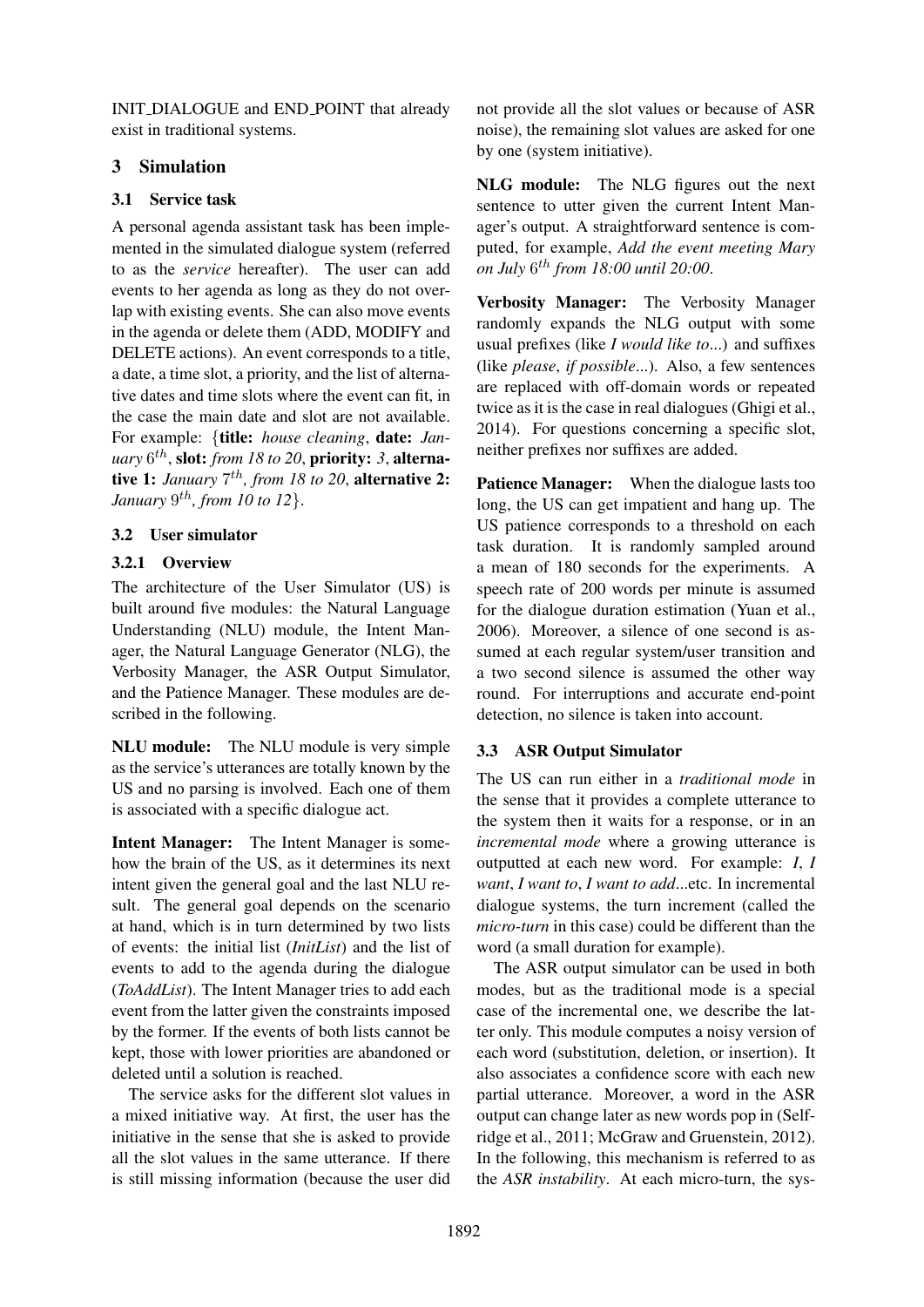tem can keep listening to the US or decide to take the floor (see Section 3.4).

#### 3.4 Scheduler

The same architecture as in (Khouzaimi et al., 2014) is used. A *Scheduler* module is inserted between the service and the user simulator. As the ASR output utterance grows, the partial utterances are sent, at each micro-turn, to the Scheduler. In turn, the latter transfers them to the service and waits for its responses.

The aim of this module is to make turn-taking decisions. Given the last system's response and some other features and rules determined by the designer, or learned from data, the Scheduler decides whether or not to convey that response to the client immediately or not.

### 3.5 Dialogue example

In the following example, the user has to delete an event, before adding another one (ASR noise is not introduced here):

- SYSTEM: Hi. Welcome to your agenda management service. How can I help you?
- USER: I would like to add the event birthday party on January  $6^{th}$  from 6 pm to 11 pm if it is possible.
- SYSTEM: The time slot from 6 pm to 11 pm on January  $6^{th}$  overlaps with the event house cleaning on January  $6^{th}$  from 7 pm to 9 pm. How can I help you?
- USER: Delete the event house cleaning.
- SYSTEM: Ok. So you want to delete the event house cleaning that takes place on January  $6^{th}$  from 7 pm to 9 pm. Right?

USER: Yes.

SYSTEM: Got it. Do you want to perform some other action?

USER: Yes.

- SYSTEM: Add the event birthday party on January  $6^{th}$  from 6 pm to 11 pm.
- USER: Ok. So you want to add the event birthday party on January  $6^{th}$  from 6 pm to 11 pm. Right?
- USER: Yes.
- SYSTEM: Got it. Do you want to perform some other action?

SYSTEM: No.

USER: Thank you. Bye!

#### 3.6 TTP implementation

Replicating some turn-taking phenomena like backchannels makes the system seems more realistic (Meena et al., 2014). In this work, the focus is on dialogue efficiency, therefore, the following TTP have been chosen for the implementation: FAIL RAW, INCOHERENCE INTERP, FEEDBACK\_RAW and BARGE\_IN\_RESP from the user's and the system's point of view.

At each micro-turn, the system has to pick an action among three options: to wait (WAIT), to retrieve the last service's response to the client (SPEAK) or to repeat the word at position  $n - 2$ (if  $n$  is the current number of words, because of the ASR instability) in the current partial request (REPEAT). To replicate each selected TTP, a set of rules have been specified to make the proper decision. We review the triggering features related to each TTP accommodated to the task at hand (agenda filling).

FAIL RAW: Depending on the last system's dialogue act, a threshold relative to the number of words without detecting a key concept in the utterance has been set. In the case of an open question (where the system waits for all the information needed in one request), if no action type has been detected after 6 words, a FAIL RAW event is declared. The system waits for 3 words in the case of a yes/no question, for 4 words in the case of a date and for 6 words in the case of slots (some concepts need more words to be detected and the user may use additional off-domain words).

INCOHERENCE INTERP: This event is useful to promptly react to partial requests that would eventually lead to an error, not because they were not correctly understood, but because they are in conflict with the current dialogue state. If such an inconsistency is detected, the system waits for two words (ASR instability) and if it is maintained, it takes the floor to warn the user.

FEEDBACK RAW: If at time t, a new word is added to the partial utterance and the ratio between the last partial utterance's score and the one before last (which corresponds to the score of the last increment) is lower than 1/2, then the system waits for two words (because of the ASR instability), and if the word is still in the partial utterance, a REPEAT action is performed.

BARGE IN RESP (System): This TTP depends on the last system dialogue act as it determines which kind of NLU concept the system is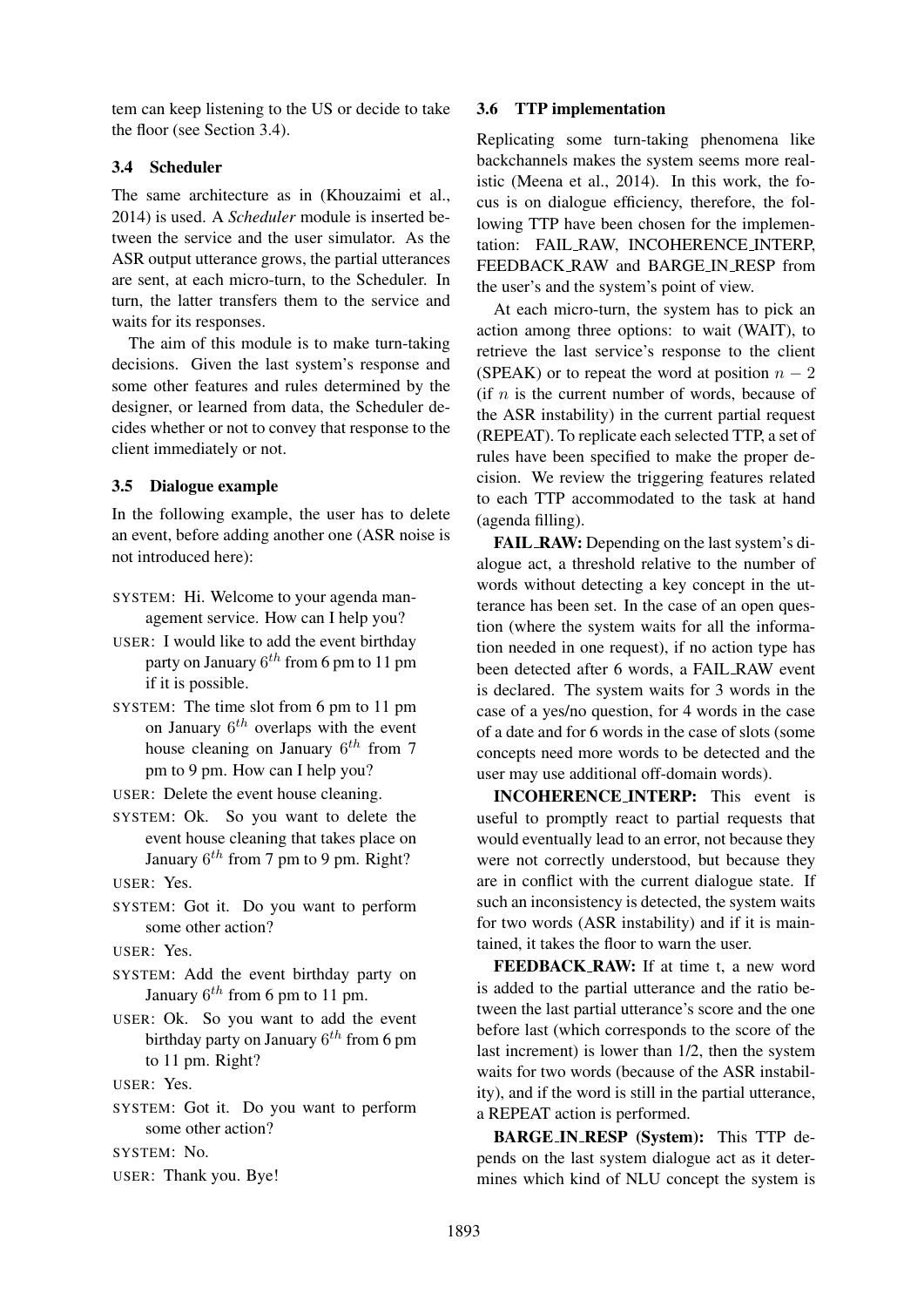

Figure 1: Simulated dialogue duration for different noise levels



Figure 2: Simulated dialogue task completion for different noise levels

waiting for. Once it is detected, the system waits for two more words (ASR instability) and if the concept is maintained, it performs a SPEAK.

USER BARGE RESP (User): This event is triggered directly by the user (no system decision is involved). For each system dialogue act, the moment when a familiar user would barge-in is manually defined in the simulator.

Dialogue duration and task completion are used as evaluation criteria. The task completion rate is the ratio between the number of dialogues where the user did not hang up (because of her patience limit) and the total number of dialogues.

The five implemented TTP have been tested single-handled and in an aggregated manner (referred to as *All* strategy). They have also been been compared to a non-incremental baseline (see Figure 1 and 2). Three dialogue scenarios and different WER levels were tested. For each strategy and each WER, 1000 dialogues have been simulated for each scenario. Figure 1 (resp. Figure 2) represents the mean duration (resp. the mean task completion), with the corresponding 95% confidence intervals, for the different strategies and for WER varying between 0 and 0.3.

The FEEDBACK RAW strategy performs best whereas INCOHERENCE INTERP does not improve over the baseline. This is due to the fact that the system has to deal with an open slot (which set of possible values is not closed and known a priori): the event's description. The system mostly performs ADD actions, so the description slot can take any value and is never compared with existing data. This is the case of many application like message dictation for example. However, in the case of service at hand, an initial concept must be detected (the action), therefore, FAIL RAW improves the performance. BARGE IN RESP from user's side is also useful here as dialogues can be long and may contain repetitive system dialogue acts. The users get familiar with the systems and may infer the end of the system's question before it ends. Obviously it is questionable that users may be patient enough (up to several minutes) to achieve such simple tasks in real life. But for the sake of the simulation it was necessary to generate dialogues long enough to have the studied TTP influence them. In a next step, increasing the service capacities (and complexity) will remedy that as a side effect. Finally, BARGE IN RESP from the system's side does not bring any improvement either which is due to the fact that in this task and because of input noise, in most cases, the response to the initial open question is not enough to fill all the slots. The responses to single-slot questions do not contain suffixes which explains the inefficiency of the last strategy (the US stops speaking as soon as the slot value is given).

## 4 Conclusion and future work

This paper introduces a new taxonomy of turntaking phenomena in human dialogue. Then an experiment where five TTP are implemented has been run in a simulated environment. It illustrates the potentiality of the taxonomy and shows that some TTP are worth replicating in some situations but not all. In future work, we plan to perform TTP analysis in the case of real users and to optimise the hand-crafted rules introduced here to operate the floor management in the system (when to take/give the floor and according to which TTP scheme) by using reinforcement learning (Sutton and Barto, 1998; Lemon and Pietquin, 2012).